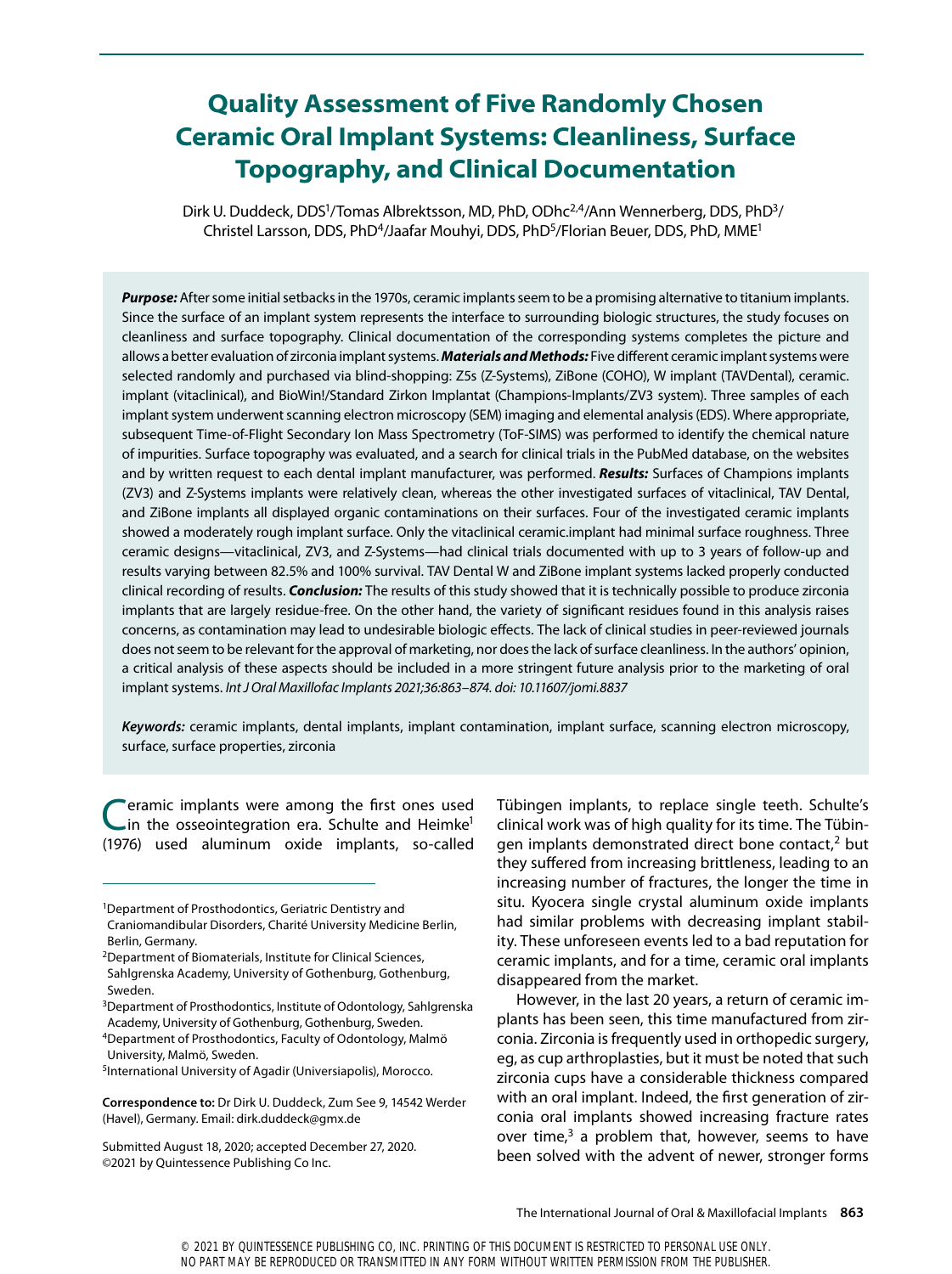of zirconia. Nevertheless, fatigue may still occur in situ over a longer period of time, possibly resulting in mechanical problems.4 In addition, there is a theoretical risk that the precise mode of enlarging the surface of zirconia may cause increasing problems with the mechanical strength of the material. Zirconia has some esthetic benefits compared with titanium, particularly in cases of bone resorption, as the white color might be less disturbing if the implant surface is exposed. Another assumed preference concerns patients with a titanium allergy, which is, however, difficult to ascertain since there are no generally accepted patch tests to detect possible titanium allergy.5 This means that observed allergy to titanium may just as well represent an allergy to one of many other metals totaling approximately 0.3% of commercially pure (c.p.) titanium. There is also a psychologic component in that some patients may prefer ceramic material to metal for whatever reason. Therefore, zirconia implants have increased in popularity even if they are used in numbers far below c.p. titanium at present.

Although there are some differences between ceramic and metallic implants, similarities exist, such as the fact that both groups of materials represent foreign bodies<sup>6</sup> and that both types of implant surfaces can have surface impurities.<sup>7</sup> Another difference is the fact that titanium implants displayed a temperature gradient that was three times lower than zirconia implants in an experimental test of implant placement in ribs.<sup>7</sup> The reason for this noticeable rise in temperature during the placement of a zirconia implant was regarded as a result of its poor thermal conductivity. Therefore, the authors recommended a very slow insertion torque when placing zirconia implants.<sup>8</sup>

Ion release from titanium dental implants and titanium particles surrounding the peri-implant tissue are common findings.9,10 In a comparative study, it was observed that zirconium elements were also found in mucosal tissues adjacent to ceramic implants.<sup>11</sup> Periimplantitis around zirconia implants has either not been observed at all<sup>12</sup> or diagnosed as a relatively common problem by others.13 Whether these different observations depend on the precise type of zirconia implant used or on the multitude of definitions available for what is to be regarded as peri-implantitis is unknown.<sup>14</sup> From a clinical point of view, varying figures have been reported in the literature but with an average 92% survival rate at 1 year of follow-up in one study.<sup>15</sup> In an analogy with titanium implants, it is possible that the precise survival rates of zirconia may be related to the precise type of implant design tested, which is why the present study aimed for individual clinical records for each one of the implant systems analyzed in this article.

The main aim of this study was to analyze the level of cleanliness and to conduct a quality assessment of the surfaces of five randomly selected ceramic implant types. The surface cleanliness of some metallic implants was analyzed in a previously published pilot study.<sup>7</sup> The main methodologic difference between the present study and the previously published pilot analysis is that three randomly selected specimens of each implant type were evaluated, whereas only one implant of each design was researched in the pilot study. In contrast to the previous study, subsequent chemical analyses were performed in the case of conspicuous impurities in order to obtain information on the exact nature of contaminants. It would seem reasonable to demand that clinically used implant surfaces show the highest possible level of cleanliness prior to implantation.

Other aims of the present study included the analysis of surface topography and the clinical outcome of the included ceramic implants. When manufacturing zirconia, a surface structure of a relatively smooth nature commonly results. In most cases, the surface is then roughened up to higher levels of  $S_{a}$ , where  $S_{a}$  describes the average height distribution. Some studies are claiming that microrough zirconia with a  $S<sub>a</sub>$  of approximately 0.6 µm will display a similar bone response to that of titanium implants with a doubled  $S_a^{3,16,17}$ This statement, which—if correct—would presumably only apply to the very type of zirconia investigated in these studies, will be critically analyzed in the present investigation.

#### **MATERIALS AND METHODS**

#### **Inclusion of Zirconia Implant Designs**

Previous studies have described many types of zirconia implants that have not yet been put on the mar $ket$ <sup>18</sup> and it has been seen that such designs are of less value than clinically marketed specimens. The present study identified 18 zirconia implant types that have been on the market for 1 year or more and gave each system a number on a ticket that was placed in a container. After careful shaking of the container, an assistant picked five numbers from the container that then represented five different oral implant systems. The selected systems were the Z-Systems from Switzerland with the Z5s implant, the COHO system from Taiwan with the ZiBone implant, the TAV Dental system from Israel with the W implant, the vitaclinical system from Germany with the ceramic.implant, and the Champions-Implants/ZV3 system from Germany with the BioWin! and Standard Zirkon Implantat (the implant has two brand/type names on the packaging). All implants were bought from the respective companies by dental colleagues, to ensure that implants were received from the standard production lines.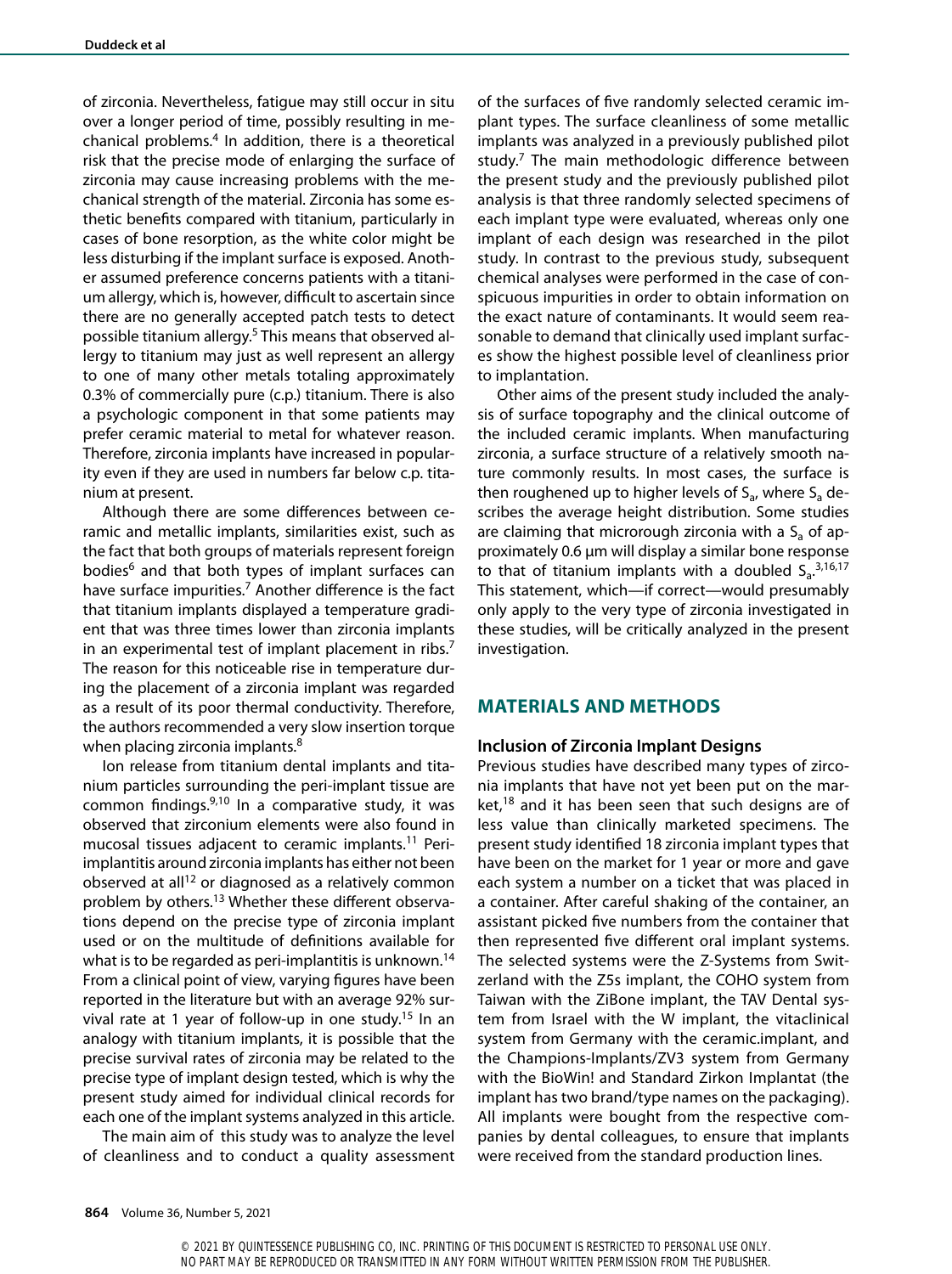

**Fig 1** Implant sample mounted on SEM sample holder in cleanroom environment.

### **Methods for the Study of Surface Cleanliness**

Three samples of each implant type were carefully unpacked, mounted on the sample holder of a scanning electron microscope (SEM) without touching the implant surface, and subsequently analyzed in the SEM. In order to avoid any artifacts from the ambient air, the sample preparation and the scanning process were carried out in a particle-free cleanroom environment (according to Class 100 US Federal Standard 209E, Class 5 DIN EN ISO 14644-1; Fig 1).

SEM imaging and qualitative/quantitative elemental analysis (EDS) was performed by a Phenom proX Scanning Electron Microscope, equipped with a highsensitivity backscattered electron (BSE) detector; EDS Analysis detector type: Silicon Drift Detector (SDD) Thermoelectrically cooled (LN2 free), detector active area: 25 mm<sup>2</sup>. The data were evaluated using Phenom Elemental Identification (Vers. 3.8.4) and Automated Image Mapping (Vers. 2.0.2) software.

Prior to the detailed analysis of potential impurities, up to 600 single high-resolution SEM images of each implant in 500× magnification were digitally composed in the "Image-Mapping" mode into one large SEM image, showing the full size of the implant from shoulder to apex at a viewing angle of approximately 120 degrees (Fig 2).

Material-contrast imaging (images performed from 500 $\times$  to a magnification of 10,000 $\times$  in BSE mode) gave additional information about the chemical nature and allocation of different remnants or contaminations on the sample material. The mapping image of a sample made it possible to identify areas of interest for a subsequent EDS spot analysis. The elemental composition of particles was determined, and where possible, the differential spectra of particles were achieved to subtract signals from the core material and thus focus on signals from the superficial contamination.

Implant types that showed considerable impurities in the SEM imaging were subsequently examined by Time-of-Flight Secondary Ion Mass Spectrometry (ToF-SIMS), a method that determines the elemental,



**Fig 2** Digitally composed SEM mapping image, Z5s implant (Z-Systems). Backscattered electrons (BSE) illustrate possible differences in the chemical composition of the sample.

isotopic, or molecular composition of a surface or particulate impurities.<sup>19,20</sup>

ToF-SIMS data of sterile packaged implant samples were acquired at Tascon, a commercial provider of analytical service. For ToF-SIMS analysis, an IONTOF TOF. SIMS5-300 instrument (IONTOF) was used, equipped with a 30-keV bismuth liquid metal ion gun, a 20-keV Ar gas cluster sputter source, a 2-keV Cs/O<sub>2</sub> sputter source, and a low-energy electron flood gun. Data analysis was performed using SurfaceLab7.1 software (IONTOF).

## **Evaluation of Surface Topography of Included Ceramic Implants**

The surface topography was evaluated with a 3D optical Profilometer using white light laser, gbs, smart WLI extended (Gesellschaft für Bild und Signalverarbeitung). A 50× objective was used for all measurements. The data were evaluated using MountainsMap Imaging Topography 7.4 (Digital Surf) software. Surface roughness parameters were calculated after removing errors of form and waviness. A Gaussian filter with a size of  $50 \times 50$  µm was used. The measuring area was  $350 \times 220$  µm for all measurements. Each implant was measured on nine areas, three flanks, three tops, and three valleys randomly distributed over the entire implant, as Wennerberg and Albrektsson described in 2000.21

The surface variation was described in height-, spatial-, and surface enlargement aspects. Four parameters were selected:  $S_a$  measured in  $\mu$ m;  $S_{ds}$ , which is a measure of the density of summits over the measured area, measured in  $1/\mu m^2$ ; S<sub>sk</sub> (skewness), a parameter that describes the asymmetry of the surface deviation from the mean plane; and  $S_{\text{dr}}$ , which describes the surface enlargement compared with a totally flat reference area, measured in percent.

# **Clinical Documentation of Included Ceramic Implants**

A search for available clinical trials regarding the dental implant systems was done. Initially, the websites of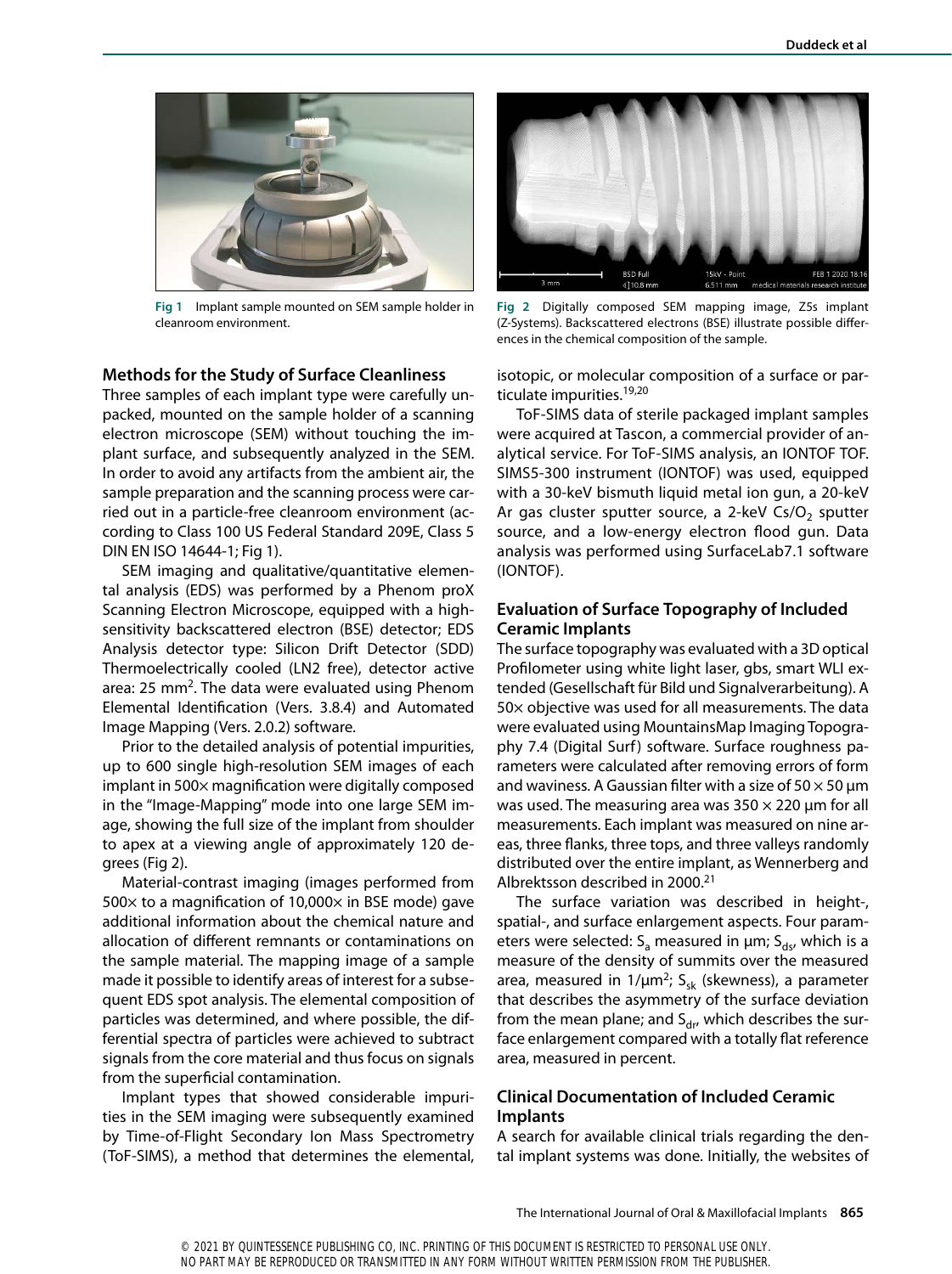

**Fig 3** SEM/EDS analysis of the Z5s Implant (Z-Systems). *(a)* SEM 500×, *(b)* SEM 2,500× with marked spots for EDS analysis, *(c)* differential EDS spot measurement (#1 minus #2); quantitative and qualitative elemental analysis of an organic particle (20 to 30 µm).

each dental implant manufacturer were searched on October 15, 2019: https://zsystems.com, www.zibone. com, www.tavdental.com, www.vitaclinical.com, and www.zv-3.com. In addition, the manufacturers were contacted via their respective contact emails on their websites, requesting any scientific documentation regarding clinical performance such as published papers or summaries of ongoing projects. If no response was received within 1 week, a reminder was sent.

Furthermore, a search for clinical trials in the PubMed database (PubMed.gov, US National Library of Medicine, National Institutes of Health) was performed on October 27, 2019. The search terms "dental implants" [MeSH] and "dental implants" [free text] were used in combination with the product or the manufacturers' names. No limits were set. A further search was conducted on April 1, 2020, to find out whether any additional papers had been added since October 2019: (("dental implants"[MeSH Terms] OR ("dental"[All Fields] AND "implants"[All Fields]) OR "dental implants"[All Fields]) AND Z-Systems[All Fields]), ("dental implants"[MeSH Terms] OR ("dental"[All Fields] AND "implants"[All Fields]) OR "dental implants"[All Fields]) AND Z5[All Fields]), ("dental implants"[MeSH Terms] OR ("dental"[All Fields] AND "implants"[All Fields]) OR "dental implants"[All Fields]) AND coho[All Fields]), ("dental implants"[MeSH Terms] OR ("dental"[All Fields] AND "implants"[All Fields]) OR "dental implants"[All Fields]) AND Zibone[All Fields]), ("dental implants"[MeSH Terms] OR ("dental"[All Fields] AND "implants"[All Fields]) OR "dental implants"[All Fields]) AND TAVDental[All Fields]), ("dental implants"[MeSH Terms] OR ("dental"[All Fields] AND "implants"[All Fields]) OR "dental implants"[All Fields]) AND W[All Fields]), ("dental implants"[MeSH Terms] OR ("dental"[All Fields] AND "implants"[All Fields]) OR "dental implants"[All Fields]) AND vitaclinical[All Fields]), ("dental implants"[MeSH Terms] OR ("dental"[All Fields] AND "implants"[All Fields]) OR "dental implants"[All Fields]) AND ceramic.implant[All Fields]),

("dental implants"[MeSH Terms] OR ("dental"[All Fields] AND "implants"[All Fields]) OR "dental implants"[All Fields]) AND ZV3[All Fields]), ("dental implants"[MeSH Terms] OR ("dental"[All Fields] AND "implants"[All Fields]) OR "dental implants"[All Fields]) AND Standard Zirkon Implant[All Fields])).

Finally, a search of the reference lists of systematic reviews identified throughout the search process was performed.

# **RESULTS**

#### **Surface Cleanliness**

*Z-Systems, Z5s Implant.* The analyzed implant samples (expiration dates: October 2022 and December 2022) showed less than 10 organic particles (10 to 30 µm; Figs 2 and 3a to 3c). The implant surface displayed aluminum oxide particles, probably as part of the production process. None of the three analyzed implant samples showed systematic contamination. No pattern for the distribution of particles was found.

*COHO Biomedical Technology, ZiBone.* The three samples of ZiBone's ceramic implant showed a mixed picture (all samples' expiration date: May 2022). While one sample showed less than 10 organic particles with a diameter of 10 to 20 µm, another sample from the same batch showed approximately 50 organic particles (5 to 40 µm), especially on the outer thread flanks near the apex of the implant (Figs 4a to 4c).

The third sample presented the same number of organic particles with no pattern of distribution. In addition to this, one sample showed particle conglomerates (20 to 30 µm) with significant amounts of silicon, magnesium, calcium, and aluminum (Figs 5a to 5c). Subsequent ToF-SIMS analysis of a sterile packaged sample detected talc, DBSA, and fatty acid ester (results not shown).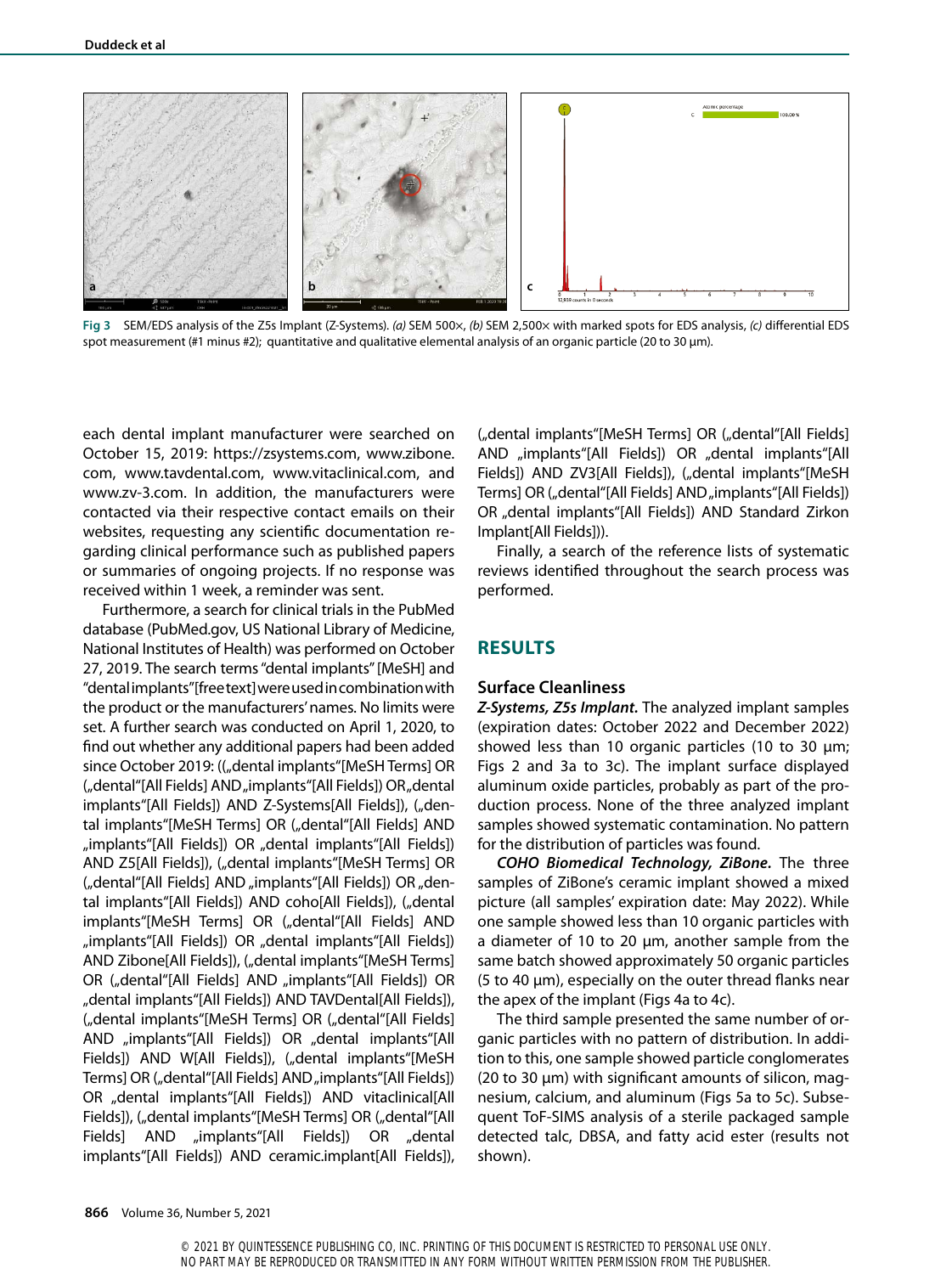

**Fig 4** SEM/EDS analysis of the Zibone Implant (COHO Biomedical Technology). *(a)* SEM 500×, *(b)* SEM 5,000× with marked spots for EDS analysis, *(c)* differential EDS spot measurement (#1 minus #2); quantitative and qualitative elemental analysis revealed organic nature of the particle.



**Fig 5** SEM/EDS analysis of the Zibone Implant (COHO Biomedical Technology). *(a)* SEM 500×, *(b)* SEM 2,500× with marked spots for EDS analysis, *(c)* differential EDS spot measurement (#1 minus #2); quantitative and qualitative elemental analysis showed different elements of the compound.



**Fig 6** SEM/EDS analysis of the W Implant (TAV Dental). *(a)* SEM 500×, *(b)* SEM 10,000× with systematic organic contamination in a long material crack (> 500 µm) on the implant shoulder, *(c)* differential EDS spot measurement (#1 minus #4). This organic impurity revealed mainly carbon and small amounts of oxygen, sodium, chlorine, sulfur, and calcium in the elemental analysis. (The embedded grey particle #2 showed signals of aluminum oxide.)

*TAV Dental, W implant.* The analyzed implant samples (expiration dates: May 2021 and June 2024) presented a very mixed picture. The first sample showed remarkable organic impurities (5 to 80 µm), especially at the implant shoulder and distributed over the entire implant (Figs 6a to 6c). One particle (10 to 15 µm) showed additional traces of magnesium, sulfur, sodium, and chlorine, while another particle  $(3 \text{ to } 5 \text{ µm})$  contained traces of titanium and aluminum; one particle

contamination (4 to 6  $\mu$ m) indicated significant traces of iron in the elemental analysis (Figs 7a to 7c). While the first sample presented significant organic contamination, the second implant showed less particulate contamination of organic nature. Instead, several apparently melted impurities (20 to 60 µm) were found with clear traces of silicon, oxygen, sodium, and aluminum (possibly aluminum sodium silicates; Figs 8a to 8c). The same components were detected in an impurity of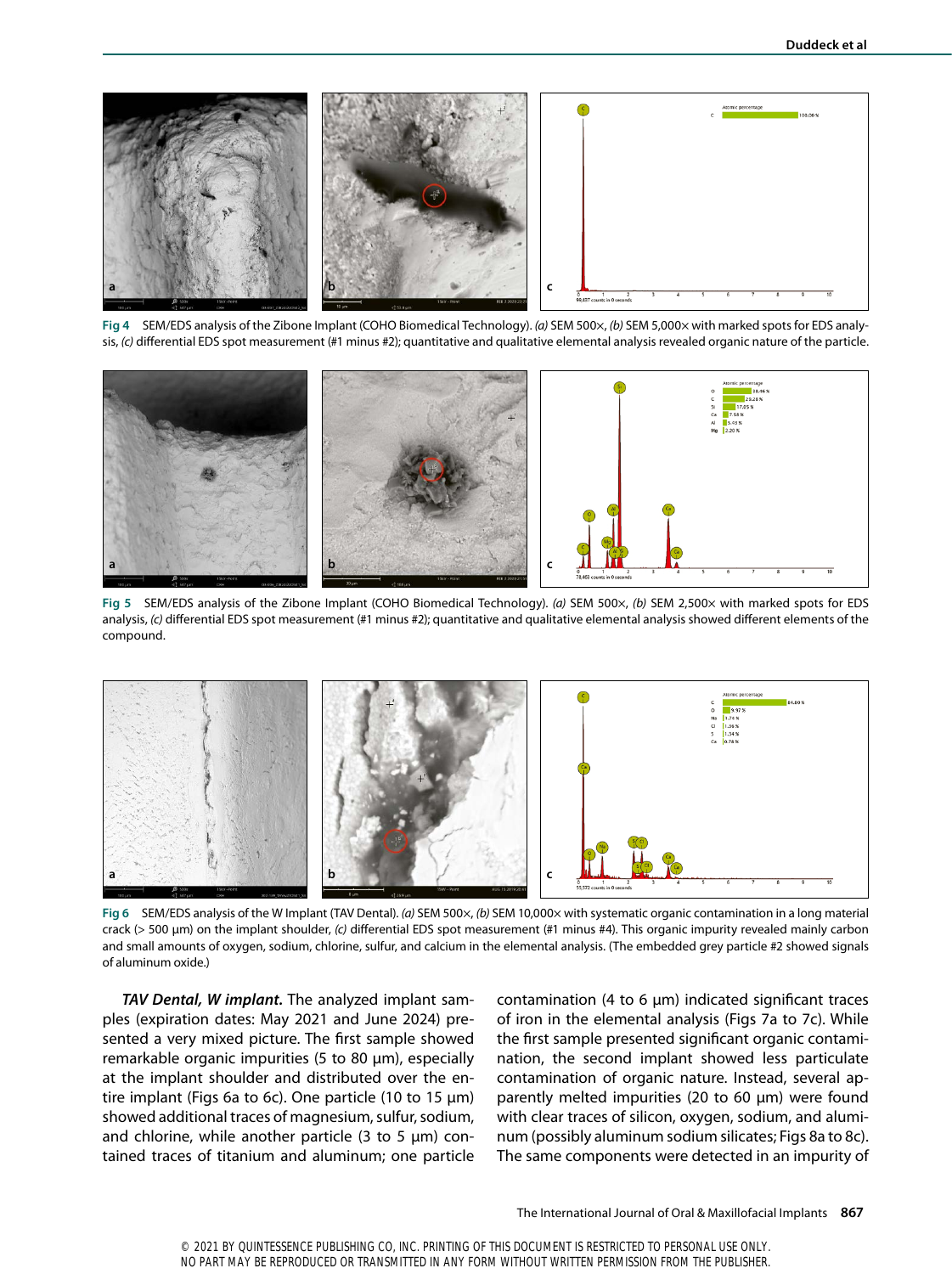

**Fig 7** SEM/EDS analysis of the W Implant (TAV Dental). *(a)* SEM 500×, *(b)* SEM 7,500× with marked spots for EDS analysis, *(c)* differential EDS spot measurement (#2 minus #5). Quantitative and qualitative elemental analysis of the particle (3 to 5 µm) showed iron, aluminum, and oxygen. (# 1 and #3 are most likely remnants of aluminum oxide particles; #4 is of organic nature.)



**Fig 8** SEM/EDS analysis of the W Implant (TAV Dental). *(a)* SEM 500×, *(b)* SEM 2,500× with marked spots for EDS analysis, *(c)* differential EDS spot measurement (#1 minus #2); quantitative and qualitative elemental analysis of the particle (30 to 60 µm) showed signals of silicon, oxygen, aluminum, and sodium.

the third sample (10 to 50  $\mu$ m). In addition, this sample showed a solid metal particle of 20 to 40 µm with iron, silicon, aluminum, magnesium, and potassium in the elemental analysis. External implant threads showed small aluminum oxide particles (2 to 5 µm) as an accumulation in an area of 20 to 30 µm in diameter. In the ToF-SIMS analysis of a sterile packaged implant sample from the same type, point-accumulations of aliphatic hydrocarbon compounds were noticeable (results not shown here).

*vitaclinical, ceramic.implant.* All three samples (expiration dates: July 2020, October 2020, and October 2023) showed a pattern of organic contamination, where major areas with a length of up to 1.0 mm at the implant shoulder and the first implant thread were covered with numerous organic particles (Figs 9a to 9c). In addition, more than 50 organic particles with a variation of 10 µm to 1 mm in diameter were found on the implant surface of all samples in random distribution. The elemental analysis of one mainly organic particle (10 to 15 µm) on sample #1 revealed significant signals of iron and minor traces of chromium, potassium, chlorine, and sulfur (Figs 10a to 10c).

As photographic images of the implant packaging indicate, one reason for the massive organic

contamination at the implant shoulder and the first thread of all samples of this implant type can be the packaging itself (Figs 11 and 12).

Two sterile packaged samples of the same implant type were examined (expiration dates: October 2020 and October 2023) by ToF-SIMS. As in the correspondent SEM imaging, one sample showed significant contamination in the area of the first implant thread. The plastic packaging material in contact with the implant surface was subjected to the same analysis. The matching of data with reference-spectra showed that both packaging and contamination consist of polyacetal, also known as polyoxymethylene (POM), which is an engineering thermoplastic (Fig 13). From this result and the position of the contamination on the threads, it can be concluded that a mechanical transfer of packaging material to the implant surface occurred.

Another organic residue on the implant surface of the second sample turned out to be polysiloxane. The analysis indicated additional residues of dodecylbenzene sulfonic acid (DBSA) and erucamide  $(C_{22}H_{43}NO)$ . DBSA is a surfactant and is used, interalia, as a component in detergents,<sup>22</sup> while erucamide is used, interalia, as an anti-adhesive agent for plastics. $23$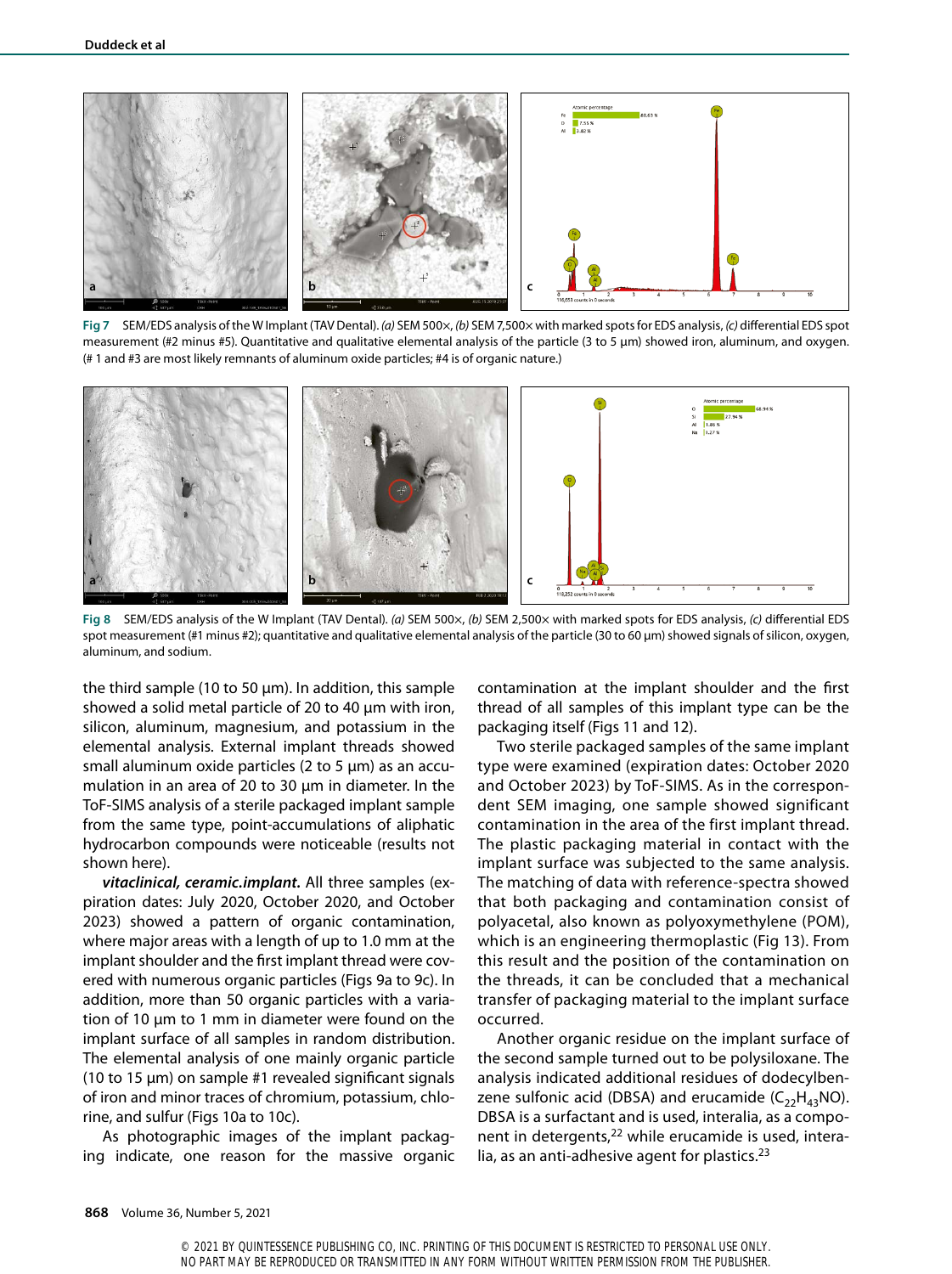

**Fig 9** SEM/EDS analysis of the ceramic.implant (vitaclinical). *(a)* SEM 500×, *(b)* SEM 2,500× with marked spots for EDS analysis, *(c)* differential EDS spot measurement (#1 minus #2); quantitative and qualitative elemental analysis of a real contamination (particle sizes 10 to 100 µm) on the first implant thread showed signals of carbon and oxygen.



**Fig 10** SEM/EDS analysis of the ceramic.implant (vitaclinical). *(a)* SEM 500×, *(b)* SEM 5,000× with marked spots for EDS analysis, *(c)* differential EDS spot measurement (#1 minus #2); quantitative and qualitative elemental analysis of single particle (10 to 20 µm) showed interalia signals of different metals.

**Fig 11** *(Left)* Photographic image of the ceramic.implant fixation inside the packaging (vitaclinical).

**Fig 12** *(Right)* SEM mapping image of the same implant. Material contrast shows traces of foreign material (dark particles, allocated in a range of 1 to 1.5 mm) on the implant shoulder and the first implant thread.



*Champions-Implants, BioWin! (ZV3, Standard Zirkon Implantat).* The analyzed samples of the BioWin! (ZV3) implant (expiration dates: July 2022, August 2022, and November 2022) showed only particles of aluminum oxide (10 to 30 µm). Within the scope of this analysis, organic impurities could not be detected (Figs 14a to 14c and 15).

#### **Surface Topography**

Four of the implants evaluated displayed a moderately rough surface with  $S_a$  levels between 1 and 2  $\mu$ m. The

 $S_{\text{dr}}$  percentage for these four implants varied considerably from 83 (BioWin!/ZV3) up to 261 for Z-Systems. One implant, the vitaclinical, had minimally rough surfaces<sup>24</sup> with a S<sub>a</sub> of 0.7 µm. This implant had a similar S<sub>a</sub> value to machined, metallic implants (Table 1).

#### **Clinical Documentation**

ZV3 and vitaclinical responded to emails. ZV3 provided a case report and two clinical trials, a 2-year follow-up of 52 patients with a survival rate of 95.8%, $25$  and a 3-year follow-up of 74 patients with 121 implants with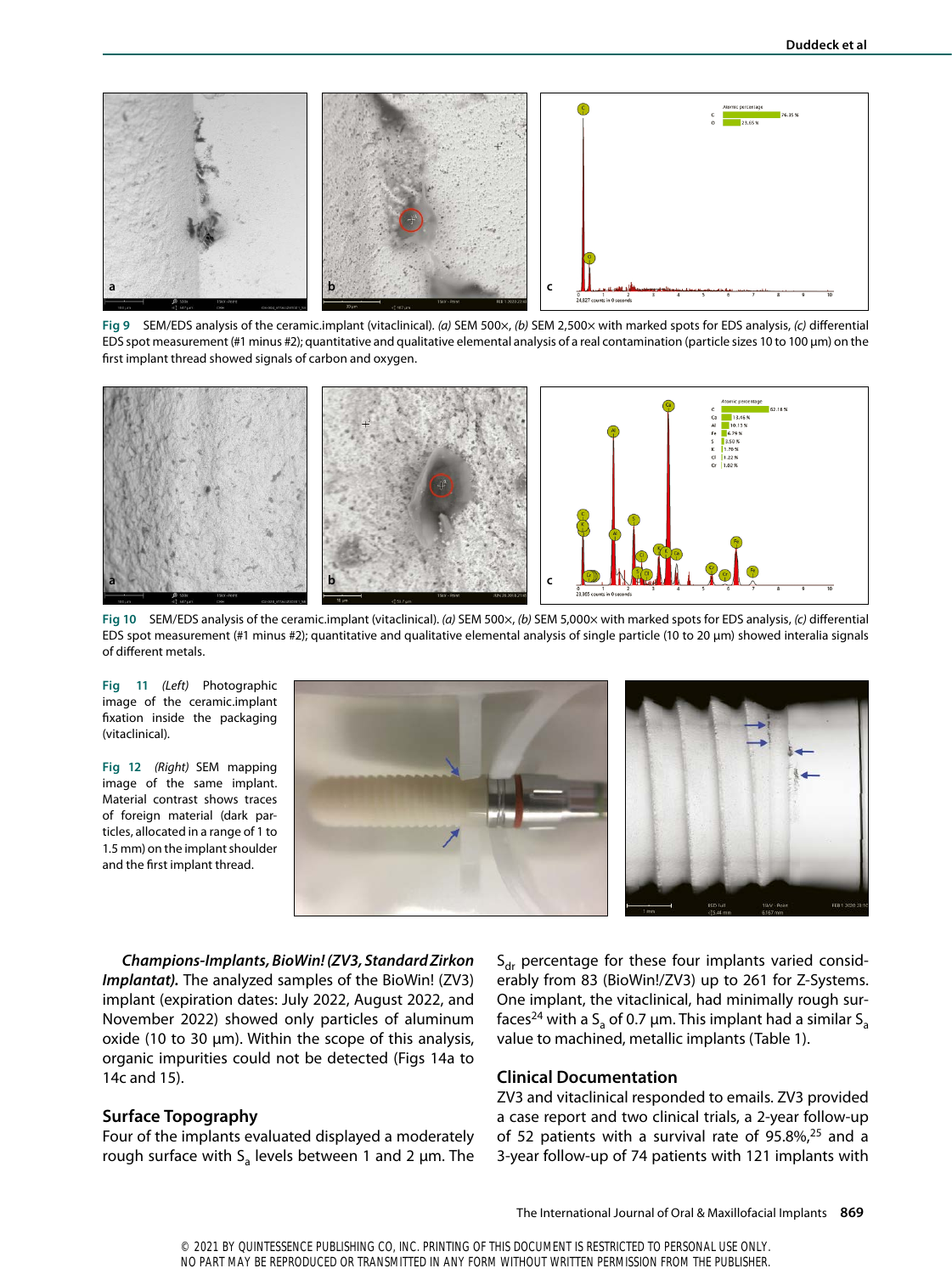

**Fig 13** Comparison of ToF-SIMS spectra (blue = packaging material as seen in Fig 11, red = impurity on the implant surface as seen in Fig 12), primary ion Bi3+, 30 keV; both materials are chemically identical and consist of polyacetal (extract from test report A28710b, with permission of Tascon).



**Fig 14** SEM/EDS analysis of the BioWin!/Standard Zirkon Implantat (Champions-Implants/ZV3). *(a)* SEM 500×, *(b)* SEM 5,000× with marked spots for EDS analysis; *(c)* differential EDS spot measurement of a single particle (5 to 10 µm) showed signals of aluminum and oxygen.



**Fig 15** SEM mapping image of the BioWin!/standard zirconium implant (Champions-Implants/ZV3).

a survival rate of 96.5%.26 vitaclinical sent a requested documentation summary. None of the other manufacturers responded to emails.

The webpage of the ZiBone implant system (www. zibone.com) provided links to six case presentations

but no scientific documentation. The webpage of the W implant system (www.tavdental.com) contained links to six case presentations and 19 publications, but none of these were clinical trials, and none evaluated the W implant system. The webpage of Standard Zirkon Implant (www.zv-3.com) contained links to eight publications. Three of these were user guides, three were in vitro trials of titanium and/or zirconia particles, and one was a review on peri-implantitis. Only one undated, unpublished abstract evaluated the implant system.

The webpage of ceramic.implant (www.vitaclinical. com) listed 13 publications. The webpage also contained links to a documentation summary, which was ordered online. Four clinical trials were identified here. These were all, however, evaluations of the same cohort of patients. The latest was a 3-year follow-up of 60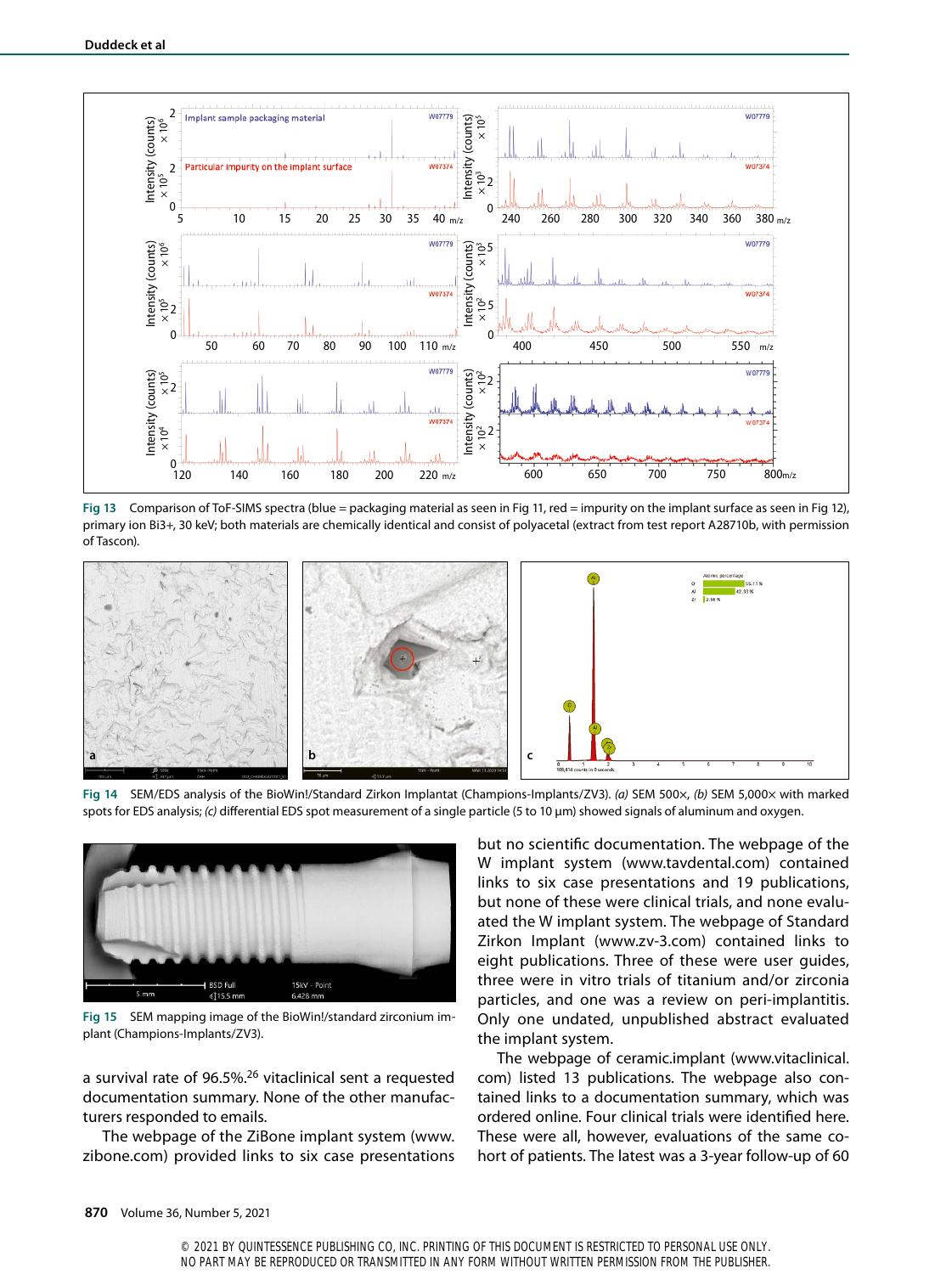| <b>Table 1 Surface Roughness of Five Selected Ceramic Implant Types</b> |                |                |                     |              |              |                   |                                  |
|-------------------------------------------------------------------------|----------------|----------------|---------------------|--------------|--------------|-------------------|----------------------------------|
|                                                                         | $S_{sk}$ (SD)  | $Sz \mu m$     | $S_{\rm a}$ $\mu$ m | $S_{al}$ µm  | $S_{\rm tr}$ | $S_{\text{dr}}$ % | $S_{ds}$ 1/ $\mu$ m <sup>2</sup> |
| Champions-<br>Implants/ZV3                                              | $-0.721(2.09)$ | 47.612 (27.94) | 1.178 (0.33)        | 6.386(1.76)  | 0.812(0.09)  | 83.007 (87.32)    | 0.25(0.01)                       |
| <b>TAV Dental</b>                                                       | 0.167(1.51)    | 66.542 (74.58) | 1.244(0.75)         | 8.369(2.54)  | 0.749(0.09)  | 95.273 (191.67)   | 0.282(0.01)                      |
| vitaclinical                                                            | $-1.184(0.91)$ | 17.421 (8.31)  | 0.727(0.09)         | 7.067 (0.58) | 0.819(0.09)  | 22.038 (5.59)     | 0.25(0.02)                       |
| COHO/ZiBone                                                             | $-0.653(2.08)$ | 74.343 (75.52) | 1.681(0.74)         | 6.802(2.16)  | 0.638(0.22)  | 118.293 (148.45)  | 0.233(0.02)                      |
| Z-Systems                                                               | 0.619(3.66)    | 81.697 (58.16) | 1.884 (1.54)        | 3.561(2.09)  | 0.561(0.29)  | 261.028 (295.40)  | 0.267(0.02)                      |

patients with 71 implants and a survival rate of 98.5%.<sup>27</sup> Of the four available in vitro trials, two trials evaluated zirconia implants from vitaclinical. In addition, there was a link to case reports, but that webpage contained no information.

Regarding Z-Systems, 27 publications and seven case reports were identified through the manufacturer's Scientific Evidence Brochure online (https:// zsystems.com). Seven of these were not available in full text, and 16 evaluated titanium implants, zirconia implants other than Z-Systems, or were in vitro trials, case reports, or reviews. Thus, four clinical trials evaluating zirconia implants from Z-Systems were identified by the manufacturer with 93% survival of 189 implants over 1 year,<sup>28</sup> 87.5% survival of 40 implants over 1 year,<sup>29</sup> 100% survival of 51 implants over 2.5 years, $30$  and 100% survival of 106 implants over 1 year.<sup>31</sup> Another 3-year study of the Z-implant system revealed a survival of 82.5% of 170 implants.32 Of the seven available in vitro trials, two evaluated zirconia implants from Z-Systems.

The PubMed search revealed a medium-term followup of zirconia implants from Z-Systems presenting a 2- to 5-year follow-up of 34 patients with 66 implants with a survival rate of 98%.<sup>33</sup> The search process identified four systematic reviews.15,18,34,35 A further two clinical trials were identified in these reviews: a 1-year trial evaluating 60 patients with 71 ceramic implants from vitaclinical with a survival of 98.3%, $36$  and one long-term trial presenting an up to 7-year follow-up of 60 patients with 71 implants from Z-Systems with a survival rate of 77.3%.<sup>37</sup> However, it must be pointed out that the latter study referred to the 3rd generation of Z-Systems implants (Z-Look3). The diameter-reduced versions of this implant, manufactured until 2011, often developed fractures in the clinical follow-up. The 5th-generation type tested in this study (Z5) has a laser-structured surface replacing the previous models' sandblasted surface.

# **DISCUSSION**

The investigated implants varied in the level of surface contamination. Champions-Implants (ZV3) and

Z-Systems implants were generally rather clean, with only some aluminum oxide particles on their surfaces. No systemic contamination could be found. The vitaclinical implant displayed a pattern of organic contamination that most likely originated from the package of the implant. The TAV Dental W implant revealed organic impurities all over one sample with metallic ions detectable at different places. Other samples showed possible aluminum sodium silicates. ZiBone ceramic implants varied from one implant to the other. Organic contaminations were found on two of the implants, whereas the third specimen was relatively clean.

This raises a good question as to what a "clean" implant is after the outcome of this study. In a study carried out by the University of Mainz, Germany, Beger et al analyzed five zirconia implants of different brands (only one sample per manufacturer) by SEM and concluded that none of the examined samples was contaminated.<sup>38</sup> It must be critically noted that only selected areas were captured with very high magnifications, and, thus, a general overview was not performed, as seen in the material-contrast SEM mapping images in this article. In order to make reliable statements about the cleanliness of implants, it should always be ensured that the entire implant body anchored in the bone is used as the basis for analysis.

The analysis of a single sample can only give an indication of the production quality of an implant manufacturer on a specific production date. A single residue-free implant sample is, first and foremost, a positive result. The identification of a contaminated implant, on the other hand, may indicate production problems that could affect more than just this one random finding. Thus, only the repeated testing of individual samples over a more extended period or the testing of several samples from different batches— as in this study—can reveal alterations in manufacturing quality. Consistency of the production quality of medical devices cannot be measured if only a single sample is used as a benchmark for testing.

Thresholds for particulate implant contaminations in the lower micrometer range were described in a consensus paper published for the first time in 2017.<sup>39</sup> If these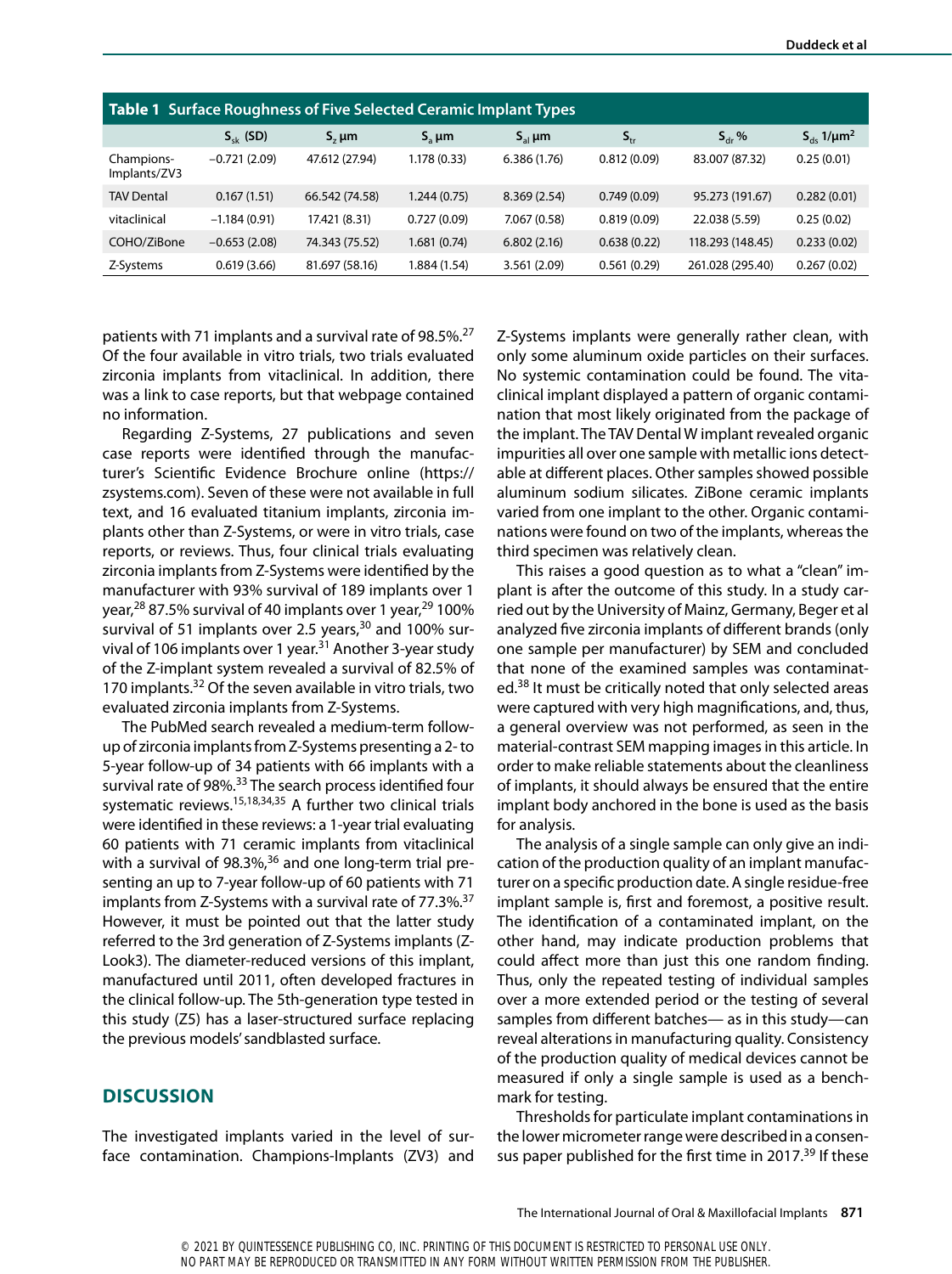given standards are applied to the impurities found in this study, implants from Z-Systems and Champions-Implants (ZV3) can be classified as clean with respect to particles in the SEM-given range of magnification. Regarding the other implant systems in this study, this applies only and with restrictions to the COHO system, but for none of the test specimens analyzed from vitaclinical and TAV Dental. In this study, ToF-SIMS has proven to be a suitable technique for a detailed description and an additional chemical classification of implant surface impurities. Chemical substances can be determined with a lateral resolution < 100 nm and a depth resolution < 1 nm. The combination of the two analytical techniques used in this study, SEM/EDS and ToF-SIMS, is not only of academic value. By determining the exact nature of the contamination, manufacturers can derive concrete indications of the technical cause and initiate quality assurance measures to avoid such contaminants in the future.

The present study has not dealt with the question of any clinical relevance of contaminations detected within this thesis. However, the present analyses showed that it is technically possible to produce zirconia implants that are largely residue-free.

Having said this, there is currently a lack of precise knowledge of the type and the amount of contaminations that may disturb clinical function. Titanium implants result in an elevated immune response.40 It is known that adding ligatures to titanium implants in experimental situations causes an elevation of the immune response, $41$  and it has been assumed that the accidental presence of cement particles in the soft tissues may likewise result in further immune activation and a shift to marginal bone resorption with immediate cessation if the cement is removed in time.<sup>6</sup> However, if cement particles are not removed, they may shift the immune reaction to rejection of the implant.<sup>6</sup> Yet, there is no proof if such an unfortunate reaction may occur to impurities on implant surfaces as well. Future research will show whether this shift in the immune reactions from demarcation of bone to rejection<sup>42</sup> may occur as a reaction to specific surface impurities that can range from biocompatible remnants to potential toxic contaminants.

In the patients' interest, it should always be assumed that undeclared foreign substances and contaminations may lead to undesirable biologic effects—as long as they are not proven harmless and do not adversely affect the process of osseointegration. This so-called "Precautionary Principle" should always be the guideline for any medical treatment. It is noteworthy that all systems evaluated in this study were CE marked or had FDA approval. The lack of clinical studies in peerreviewed journals does not seem to be relevant for the approval of marketing, nor does the lack of surface cleanliness. In the authors' opinion, a critical analysis of these aspects should clearly be included in a more stringent future analysis prior to the marketing of oral implant systems.

The overall  $S_a$  values of the five included ceramic implants showed that four of them were moderately rough, whereas one, the vitaclinical, was minimally rough. With metallic implants, these levels of roughness were documented with 10-year clinical outcomes and survival rates between 95% and 99%.<sup>43</sup> Metallic implants demonstrated a couple of percent better early clinical results for moderately rough implants<sup>44</sup> compared with minimally rough ones. Whether a similar difference in results exists for ceramic implants is currently unknown. Claimed evidence that some ceramic implants tested in animals displayed similar results for minimally or moderately rough surfaces must be taken with a grain of salt, since animal results may not mimic clinical outcomes and, furthermore, since no spatial information about implant surfaces was presented by Gahlert et al.<sup>16</sup> This does not necessarily mean that ceramic implants with minimal surface roughness will not function adequately. In cases with titanium implants, Jemt<sup>45</sup> found approximately  $3\%$ poorer 1-year results with minimally rough machined surfaces compared with moderately rough TiUnite surfaces, a difference that was in a similar range with the same implants at 10 years of follow-up.<sup>43</sup> It must be pointed out that the article by Beger et al<sup>38</sup> reported a moderately rough surface topography of vitaclinical implants in conflict with the findings of the present study. The most likely reason for this discrepancy is a methodologic one; Beger et al<sup>38</sup> did not report which parts of the implants were analyzed or whether they used any filtering, whereas the present evaluations are based on the carefully described approach by Wennerberg and Albrektsson.21

With respect to clinical documentation, one might argue that using the product name as a search term in the database search will not yield complete information on a specific implant system, as product names are not always included as tags for abstracts, keywords, etc. However, the scope of the present paper was not to perform a systematic review of specific implants. It is argued that manufacturers should be able to provide information on published data regarding their products. To further improve the present search, searches were added of recently published, highquality systematic reviews on clinical trials of zirconia implants. An additional finding was that not only is clinical data lacking, but among the in vitro trials cited, only a minority were tests investigating the manufacturers' implants.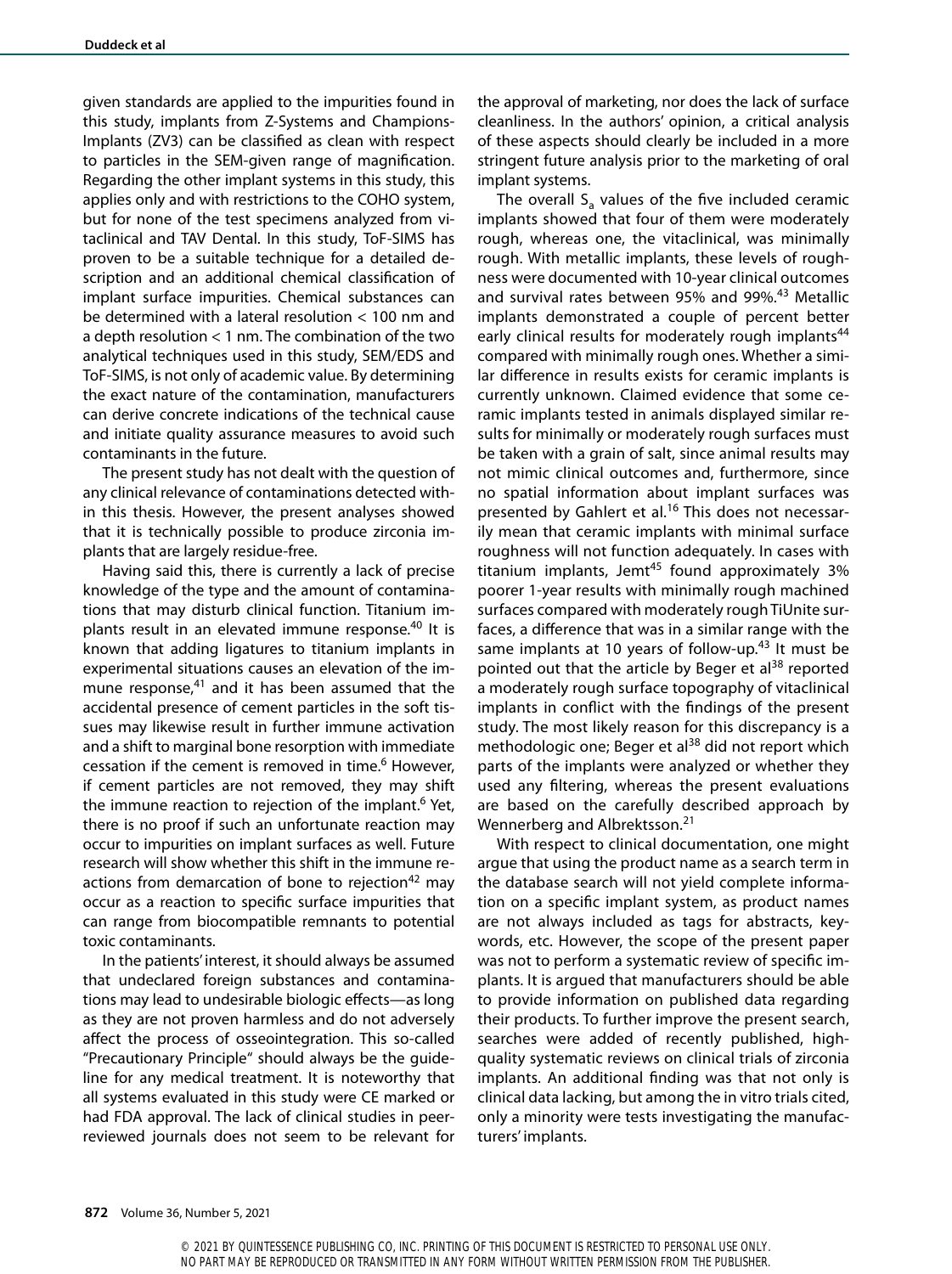## **CONCLUSIONS**

The results of this study suggest that there is the possibility of a relatively clean surface in ceramic implants. This should be the objective for all ceramic implants. The authors cannot conclude any specific clinical consequences caused by the types of contamination described in this article.

Surfaces of Champions-Implants (ZV3) and Z-Systems implants were relatively clean, whereas the other investigated surfaces of vitaclinical, TAV Dental, and ZiBone implants all displayed organic contaminations on their surfaces.

Whereas four of the investigated ceramic implants showed a moderately rough implant surface, one of them—the vitaclinical ceramic.implant—had minimal surface roughness.

With respect to the clinical recording of results, three ceramic designs, the vitaclinical, ZV3, and Z-Systems, had clinical trials documented for up to 3 years of follow-up, with results varying between 82.5% and 100% survival. TAV Dental W and ZiBone implant systems lacked properly conducted clinical recording of results.

# **ACKNOWLEDGMENTS**

The authors would like to thank the King Gustaf V and Queen Victoria freemason foundation and Swedish Research Council 2015-02971 for supporting this research project. D.D., T.A., A.W., F.B., and J.M. are members of the Scientific Advisory Board of the non-profit Clean-Implant Foundation, Berlin, Germany; D.D. is the managing director of this organization. T.A. is a scientific consultant to Nobel Biocare. The authors declare no potential conflicts of interest with respect to the authorship and publication of this article. The MMRI Medical Materials Research Institute, Berlin/Germany, which conducted all SEM/EDS analyses and Tascon GmbH, Münster/Germany, which performed the ToF-SIMS analyses, are accredited testing laboratories according to DIN EN ISO/IEC 17025.

#### **REFERENCES**

- 1. Schulte W, Heimke G. Das Tübinger Sofort-Implant [The Tübinger immediate implant]. Quintessenz 1976;27:17–23. [in German]
- 2. Albrektsson T, Sennerby L. Direct bone anchorage of oral implants: Clinical and experimental considerations of the concept of osseointegration. Int J Prosthodont 1990;3:30–41.
- 3. Gahlert M, Roehling S, Sprecher CM, Kniha H, Milz S, Bormann K. In vivo performance of zirconia and titanium implants: A histomorphometric study in mini pig maxillae. Clin Oral Implants Res 2012;23:281–286.
- 4. Cionca N, Hashim D, Mombelli A. Zirconia dental implants: Where are we now, and where are we heading? Periodontol 2000 2017;73:241–258.
- 5. Albrektsson T, Chrcanovic B, Mölne J, Wennerberg A. Foreign body reactions, marginal bone loss and allergies in relation to titanium implants. Eur J Oral Implantol 2018;11(suppl 1):s37–s46.
- 6. Albrektsson T, Dahlin C, Jemt T, Sennerby L, Turri A, Wennerberg A. Is marginal bone loss around oral implants the result of a provoked foreign body reaction? Clin Implant Dent Relat Res 2014;16:155–165.
- 7. Duddeck DU, Albrektsson T, Wennerberg A, Larsson C, Beuer F. On the cleanliness of different oral implant systems: A pilot study. J Clin Med 2019;8:1280.
- 8. Zipprich H, Weigl P, König E, Toderas A, Balaban Ü, Ratka C. Heat generation at the implant-bone interface by insertion of ceramic and titanium implants. J Clin Med 2019;8:1541.
- 9. Ektessabi A, Mouhyi J, Louette P, Sennerby L. Investigation of corrosion and ion release from titanium dental implant. Int J PIXE 1997;7:179–199.
- 10. Suárez-López Del Amo F, Garaicoa-Pazmiño C, Fretwurst T, Castilho RM, Squarize CH. Dental implants–associated release of titanium particles: A systematic review. Clin Oral Implants Res 2018;29:1085–1100.
- 11. Cionca N, Hashim D, Cancela J, Giannopolou C, Mombelli A. Proinflammatory cytokines at zirconia implants and teeth. A crosssectional assessment. Clin Oral Investig 2016;20:2285–2291.
- 12. Cionca N, Müller N, Mombelli A. Two-piece zirconia implants supporting all-ceramic crowns: A prospective clinical study. Clin Oral Implants Res 2015;26:413–418.
- 13. Schwarz F, John G, Hegewald A, Becker J. Non-surgical treatment of peri-implant mucositis and peri-implantitis at zirconia implants: A prospective case series. J Clin Periodontol 2015;42:783–788.
- 14. Rosen PS. The team approach to managing dental implant complications: Strategies for treating peri-implantitis. Compend Contin Educ Dent 2013;34(Spec No 7):12–17; quiz 18–19.
- 15. Hashim D, Cionca N, Courvoisier DS, Mombelli A. A systematic review of the clinical survival of zirconia implants. Clin Oral Investig 2016;20:1403–1417.
- 16. Gahlert M, Gudehus T, Eichhorn S, Steinhauser E, Kniha H, Erhardt W. Biomechanical and histomorphometric comparison between zirconia implants with varying surface textures and a titanium implant in the maxilla of miniature pigs. Clin Oral Implants Res 2007;18:662–668.
- 17. Janner SFM, Gahlert M, Bosshardt DD, et al. Bone response to functionally loaded, two-piece zirconia implants: A preclinical histometric study. Clin Oral Implants Res 2018;29:277–289.
- 18. Roehling S, Schlegel KA, Woelfler H, Gahlert M. Performance and outcome of zirconia dental implants in clinical studies: A meta-analysis. Clin Oral Implants Res 2018;29(suppl 16):135–153.
- 19. Clark PA, Hagenhoff B, Kersting R, Tallarek E. Applications of ToF-SIMS for imaging and depth profiling commercial materials. J Vac Sci Technol B 2016;34:03H135.
- 20. Hagenhoff B. High resolution surface analysis by TOF-SIMS. Microchimica Acta 2000;132:259–271.
- 21. Wennerberg A, Albrektsson T. Suggested guidelines for the topographic evaluation of implant surfaces. Int J Oral Maxillofac Implants 2000;15:331–344.
- 22. National Center for Biotechnology Information. PubChem Database, 2-Dodecylbenzenesulfonic acid, CID=25457. https://pubchem.ncbi. nlm.nih.gov/compound/2-Dodecylbenzenesulfonic-acid Accessed July 16, 2020.
- 23. National Center for Biotechnology Information. PubChem Database, Erucamide, cid=5365371 https://pubchem.ncbi.nlm.nih.gov/compound/Erucamide. Accessed July 16, 2020.
- 24. Albrektsson T, Wennerberg A. Oral implant surfaces: Part 1–review focusing on topographic and chemical properties of different surfaces and in vivo responses to them. Int J Prosthodont 2004;17:536–543.
- 25. Becker J, John G, Becker K, Mainusch S, Diedrichs G, Schwarz F. Clinical performance of two-piece zirconia implants in the posterior mandible and maxilla: A prospective cohort study over 2 years. Clin Oral Implants Res 2017;28:29–35.
- 26. Brüll F, van Winkelhoff AJ, Cune MS. Zirconia dental implants: A clinical, radiographic, and microbiologic evaluation up to 3 years. Int J Oral Maxillofac Implants 2014;29:914–920.
- 27. Balmer M, Spies BC, Vach K, Kohal RJ, Hämmerle CHF, Jung RE. Threeyear analysis of zirconia implants used for single-tooth replacement and three-unit fixed dental prostheses: A prospective multicenter study. Clin Oral Implants Res 2018;29:290–299.
- 28. Mellinghoff J. First clinical results of dental screw implants made of zirconium oxide. Z Zahnärztl Impl 2006;22:288–293.
- 29. Cannizzaro G, Torchio C, Felice P, Leone M, Esposito M. Immediate occlusal versus non-occlusal loading of single zirconia implants. A multicentre pragmatic randomised clinical trial. Eur J Oral Implantol 2010;3:111–120.